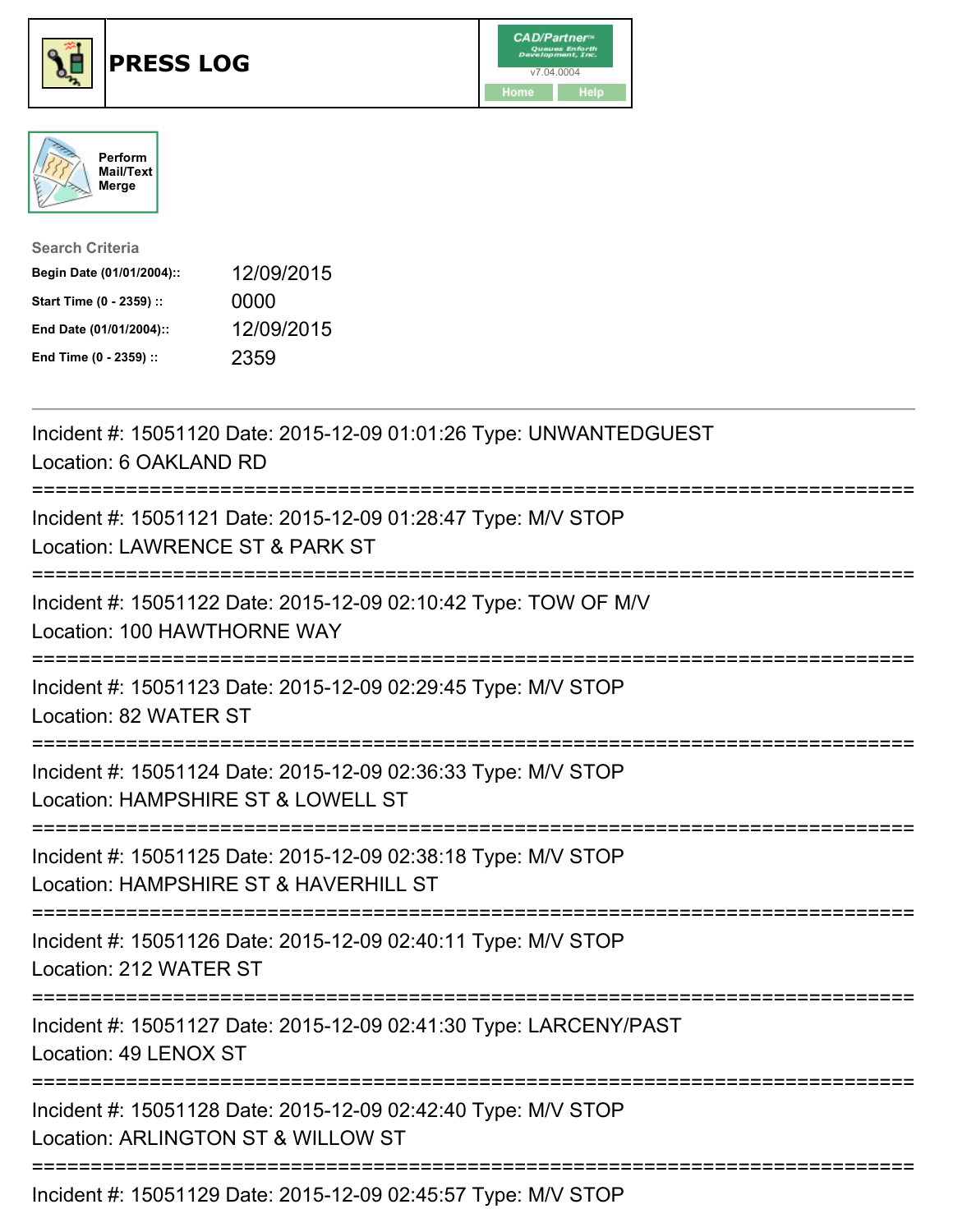| Location: CENTRE ST & WILLOW ST                                                                                                  |
|----------------------------------------------------------------------------------------------------------------------------------|
| Incident #: 15051131 Date: 2015-12-09 02:50:35 Type: M/V STOP<br>Location: ARLINGTON ST & TENNEY ST<br>:======================== |
| Incident #: 15051130 Date: 2015-12-09 02:53:42 Type: INVEST CONT<br>Location: 490 HAVERHILL ST                                   |
| Incident #: 15051132 Date: 2015-12-09 02:56:40 Type: INVEST CONT<br>Location: 125 GARDEN ST                                      |
| Incident #: 15051133 Date: 2015-12-09 02:58:33 Type: M/V STOP<br>Location: ESSEX ST & LAWRENCE ST                                |
| Incident #: 15051134 Date: 2015-12-09 02:58:57 Type: LOUD NOISE<br>Location: 117 THOREAU WAY #521                                |
| Incident #: 15051135 Date: 2015-12-09 02:59:53 Type: M/V STOP<br>Location: INMAN ST & S BROADWAY                                 |
| Incident #: 15051136 Date: 2015-12-09 05:47:10 Type: LARCENY/PAST<br>Location: 647 ESSEX ST                                      |
| Incident #: 15051137 Date: 2015-12-09 06:18:29 Type: LIC PLATE STO<br>Location: 621 COMMON ST                                    |
| Incident #: 15051138 Date: 2015-12-09 06:26:00 Type: ALARMS<br>Location: DELAROS RESD. / 37 EATON ST                             |
| Incident #: 15051139 Date: 2015-12-09 06:29:16 Type: STOL/MV/PAS<br>Location: 8 MORTON ST                                        |
| Incident #: 15051140 Date: 2015-12-09 06:30:20 Type: STOL/MV/PAS<br>Location: 8 MORTON ST                                        |
| Incident #: 15051141 Date: 2015-12-09 06:45:43 Type: AUTO ACC/UNK PI<br>Location: ANDOVER ST & S BROADWAY                        |
| Incident #: 15051142 Date: 2015-12-09 06:48:26 Type: M/V STOP<br>Location: ERVING AV & LAWRENCE ST                               |
| Incident #: 15051143 Date: 2015-12-09 07:03:55 Type: PARK & WALK                                                                 |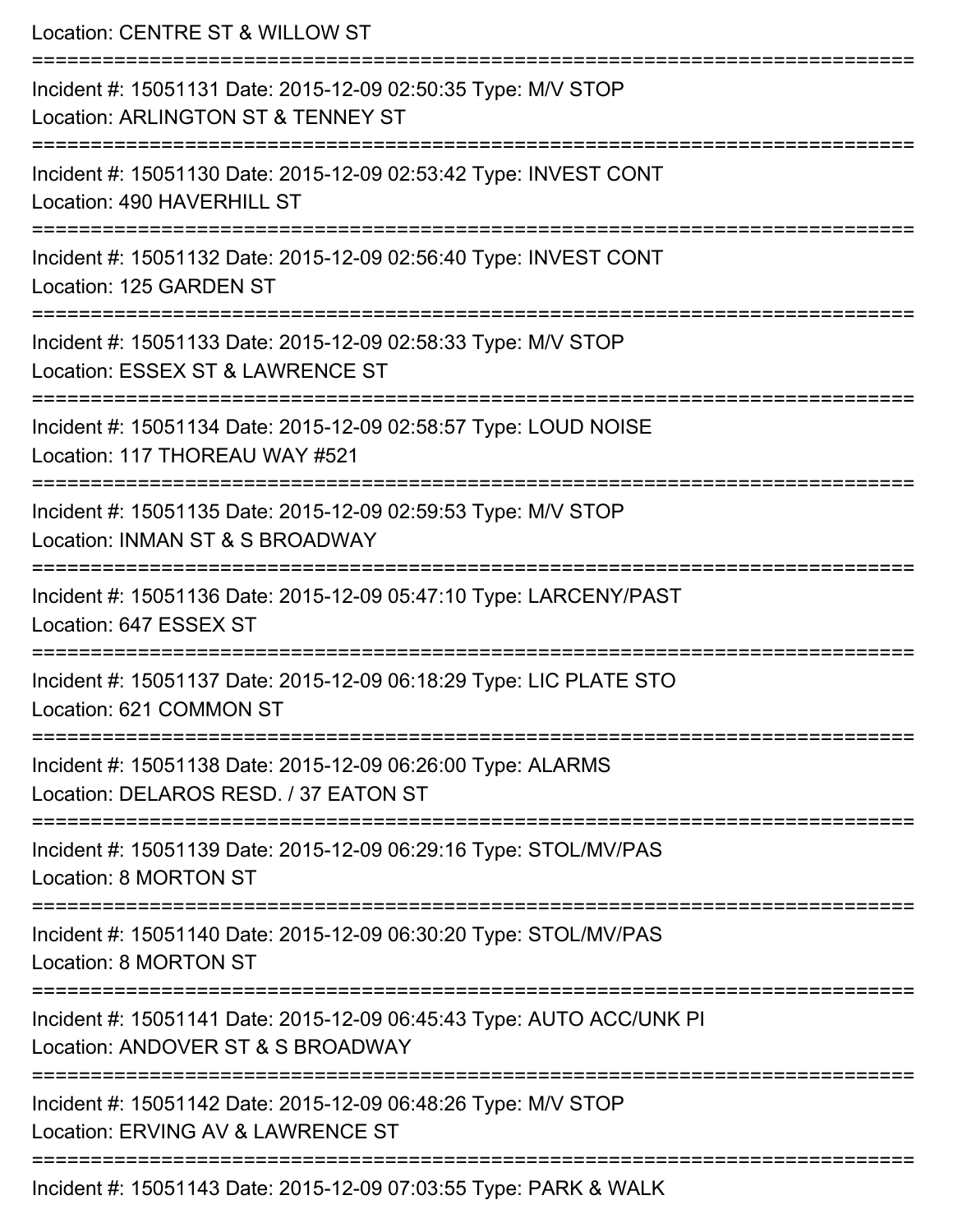| Incident #: 15051144 Date: 2015-12-09 07:16:44 Type: PRISONER CHK<br><b>Location: LOWELL</b>                                     |
|----------------------------------------------------------------------------------------------------------------------------------|
| Incident #: 15051145 Date: 2015-12-09 07:36:37 Type: ABAND MV<br>Location: 698 ESSEX ST                                          |
| Incident #: 15051146 Date: 2015-12-09 07:56:53 Type: CLOSE STREET<br>Location: JACKSON ST & PARK ST                              |
| Incident #: 15051147 Date: 2015-12-09 08:15:01 Type: SUS PERS/MV<br>Location: 2 APPLETON ST                                      |
| Incident #: 15051148 Date: 2015-12-09 08:33:43 Type: M/V STOP<br>Location: BAILEY ST & OSGOOD ST                                 |
| Incident #: 15051149 Date: 2015-12-09 08:39:59 Type: ALARMS<br>Location: ST ANNS HOME / 595 HAVERHILL ST<br>,,,,,,,,,,,,,,,,,,,, |
| Incident #: 15051150 Date: 2015-12-09 08:44:18 Type: TRESPASSING<br>Location: 45 BROADWAY                                        |
| Incident #: 15051151 Date: 2015-12-09 09:09:13 Type: RECOV/STOL/MV<br>Location: 280 MERRIMACK ST                                 |
| Incident #: 15051152 Date: 2015-12-09 09:14:26 Type: SUS PERS/MV<br>Location: 8 KENT ST                                          |
| Incident #: 15051153 Date: 2015-12-09 09:18:41 Type: ALARM/BURG<br>Location: NJOROGE RESD / 188 MT VERNON ST                     |
| Incident #: 15051154 Date: 2015-12-09 09:35:07 Type: SUS PERS/MV<br>Location: 36 LENOX ST                                        |
| Incident #: 15051155 Date: 2015-12-09 09:37:48 Type: DOMESTIC/PAST<br>Location: BROADWAY & HAVERHILL ST                          |
| Incident #: 15051156 Date: 2015-12-09 09:38:24 Type: E911 HANGUP<br>Location: 48 UNION ST FL 2NDFL                               |
| Incident #: 15051157 Date: 2015-12-09 09:54:51 Type: M/V STOP                                                                    |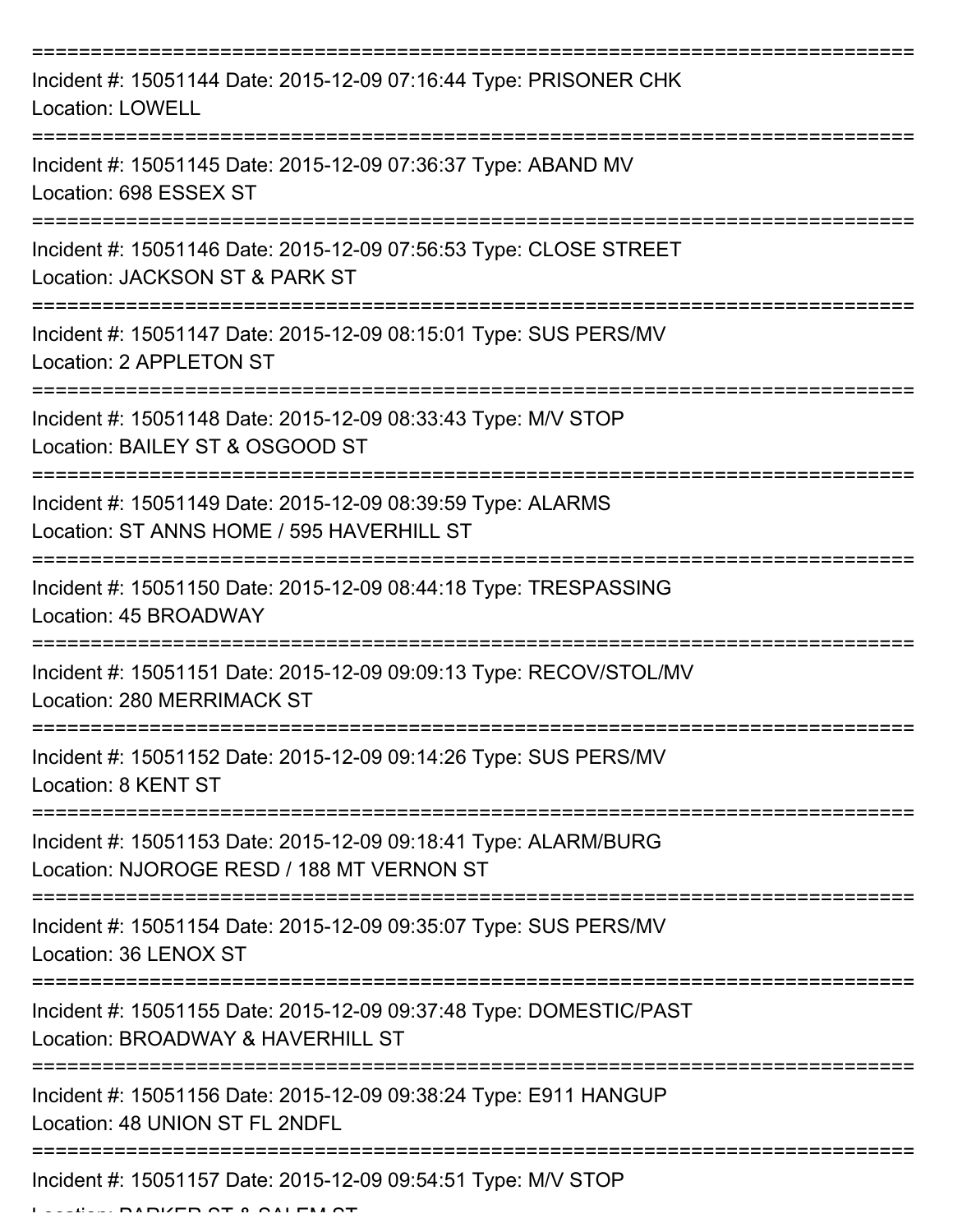| Incident #: 15051158 Date: 2015-12-09 10:25:27 Type: M/V STOP<br>Location: 3XM654 / 600 ESSEX ST                      |
|-----------------------------------------------------------------------------------------------------------------------|
| Incident #: 15051159 Date: 2015-12-09 10:29:49 Type: INVESTIGATION<br>Location: LAWRENCE HIGH SCHOOL / 70 N PARISH RD |
| Incident #: 15051160 Date: 2015-12-09 10:34:34 Type: DOMESTIC/PAST<br>Location: 181 WEST ST                           |
| Incident #: 15051162 Date: 2015-12-09 11:08:16 Type: LOST PROPERTY<br>Location: 90 LOWELL ST                          |
| Incident #: 15051161 Date: 2015-12-09 11:08:21 Type: SUICIDE ATTEMPT<br>Location: 499 HAVERHILL ST #9                 |
| Incident #: 15051163 Date: 2015-12-09 11:11:40 Type: ALARM/BURG<br>Location: 27 BOURQUE ST                            |
| Incident #: 15051164 Date: 2015-12-09 11:17:02 Type: 209A/SERVE<br>Location: 61 BRADFORD ST                           |
| Incident #: 15051165 Date: 2015-12-09 11:27:03 Type: M/V STOP<br>Location: 0 BROADWAY                                 |
| Incident #: 15051166 Date: 2015-12-09 11:28:27 Type: 209A/SERVE<br>Location: 10 KEMPTON CT #APT 1                     |
| Incident #: 15051167 Date: 2015-12-09 11:28:44 Type: HIT & RUN M/V<br><b>Location: 10 TREMONT ST</b>                  |
| Incident #: 15051168 Date: 2015-12-09 11:40:49 Type: M/V STOP<br>Location: LV71330 / 21 TREMONT ST                    |
| Incident #: 15051169 Date: 2015-12-09 11:43:22 Type: HIT & RUN M/V<br>Location: DAISY ST & MYRTLE ST                  |
| Incident #: 15051170 Date: 2015-12-09 11:46:14 Type: 209A/SERVE<br>Location: 326 LOWELL ST                            |
| Incident #: 15051171 Date: 2015-12-09 11:52:11 Type: UNWANTEDGUEST                                                    |

Location: 204 S LINIION ST #2D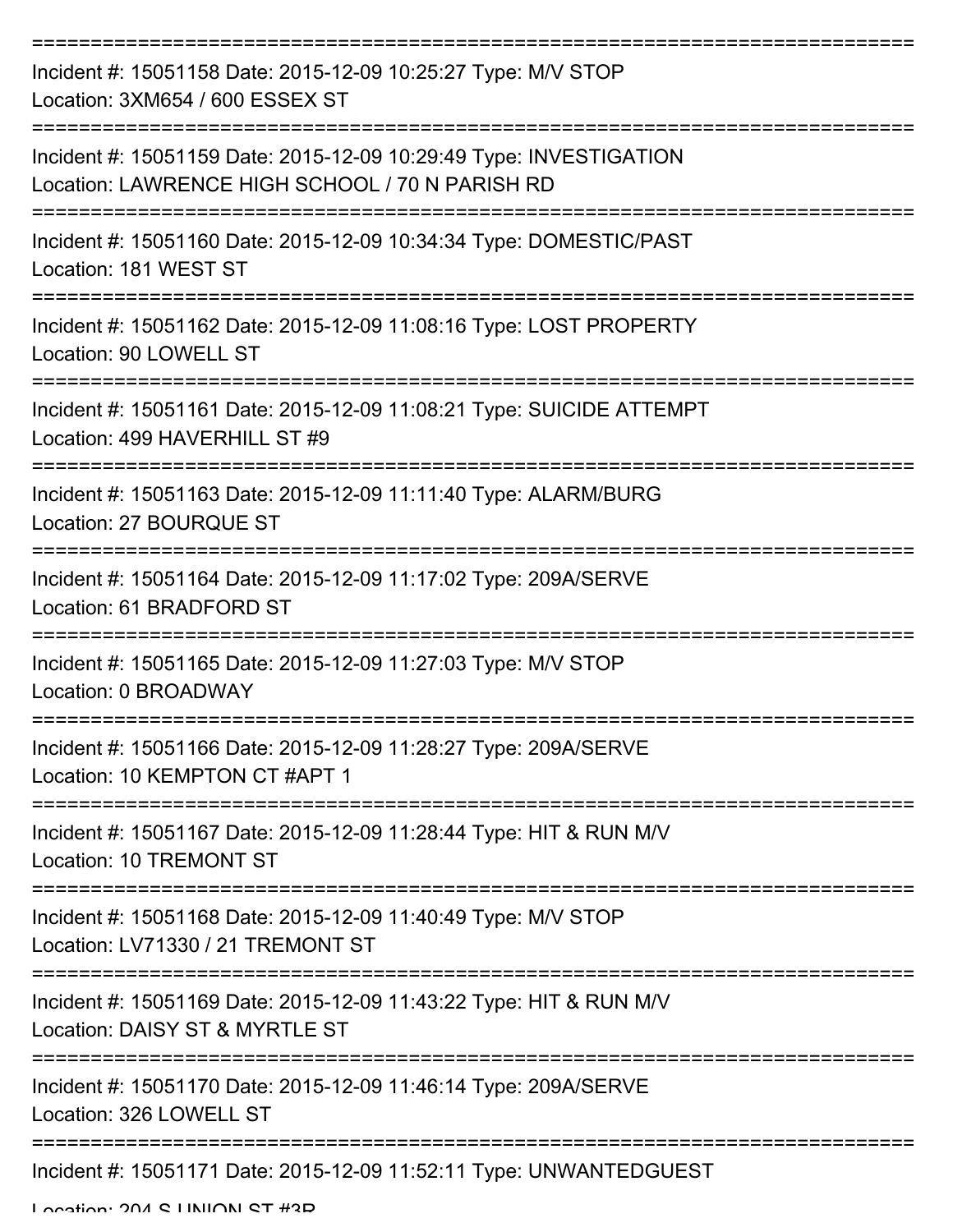| Incident #: 15051172 Date: 2015-12-09 11:55:48 Type: ALARM/BURG<br>Location: SANON / 310 HIGH ST                                                |
|-------------------------------------------------------------------------------------------------------------------------------------------------|
| Incident #: 15051173 Date: 2015-12-09 12:01:58 Type: 209A/SERVE<br>Location: 435 BROADWAY #5                                                    |
| Incident #: 15051174 Date: 2015-12-09 12:07:11 Type: CONFIS PROP<br>Location: LAWRENCE HIGH SCHOOL / 70 N PARISH RD<br>:======================= |
| Incident #: 15051175 Date: 2015-12-09 12:07:13 Type: DOMESTIC/PROG<br>Location: 76 AMES ST                                                      |
| Incident #: 15051176 Date: 2015-12-09 12:33:43 Type: AUTO ACC/PI<br>Location: LOWELL ST & WARREN ST                                             |
| Incident #: 15051177 Date: 2015-12-09 12:43:53 Type: ALARM/BURG<br>Location: 60 ISLAND ST                                                       |
| Incident #: 15051178 Date: 2015-12-09 12:56:23 Type: LOST PROPERTY<br>Location: 90 LOWELL ST                                                    |
| Incident #: 15051179 Date: 2015-12-09 12:56:49 Type: MV/BLOCKING<br>Location: 232 COMMON ST                                                     |
| Incident #: 15051180 Date: 2015-12-09 13:14:13 Type: 209A/VIOLATION<br>Location: 44 IRENE ST                                                    |
| Incident #: 15051181 Date: 2015-12-09 13:26:31 Type: SUS PERS/MV<br>Location: JEFFERSON ST & MT VERNON ST                                       |
| Incident #: 15051182 Date: 2015-12-09 13:28:30 Type: 209A/SERVE<br>Location: 108 WILLOW ST #APT 1                                               |
| Incident #: 15051183 Date: 2015-12-09 13:42:23 Type: SPECIAL CHECK<br>Location: 10 DIAMOND ST                                                   |
| Incident #: 15051184 Date: 2015-12-09 13:45:26 Type: E911 HANGUP<br>Location: 253 S BROADWAY FL 1                                               |
| Incident #: 15051185 Date: 2015-12-09 13:45:37 Type: LOST PROPERTY<br>L                                                                         |

Location: 90 LOWELL ST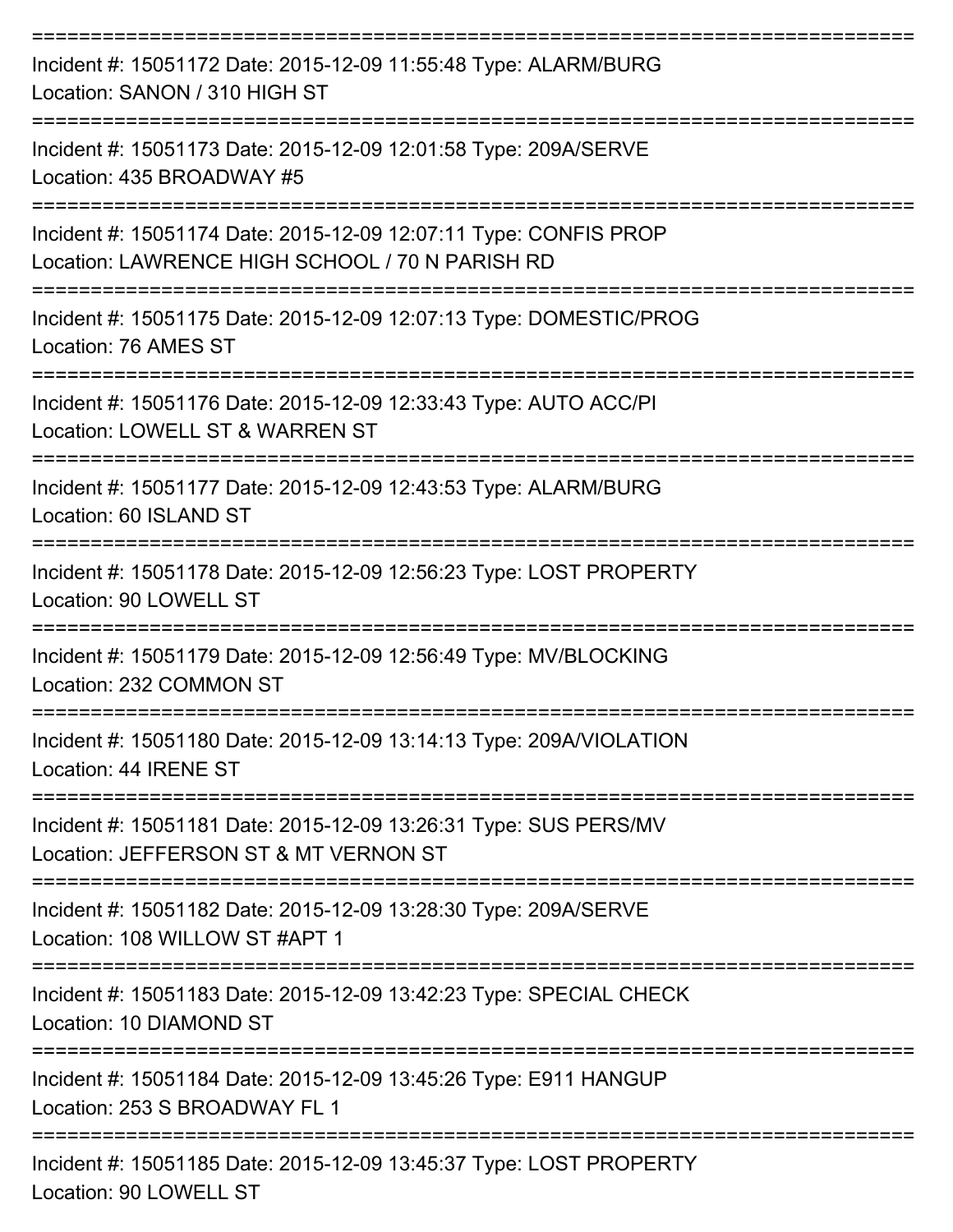| Incident #: 15051186 Date: 2015-12-09 13:47:47 Type: GENERAL SERV<br>Location: CHERRY ST & WILBUR ST                                             |
|--------------------------------------------------------------------------------------------------------------------------------------------------|
| :========================<br>Incident #: 15051187 Date: 2015-12-09 13:56:39 Type: INVESTIGATION<br>Location: 126 FARNHAM ST                      |
| Incident #: 15051188 Date: 2015-12-09 13:56:52 Type: ALARM/BURG<br>Location: HERDEZ RESD / 167 LAWRENCE ST<br>:================================= |
| Incident #: 15051189 Date: 2015-12-09 14:00:54 Type: INVESTIGATION<br>Location: METHUEN ST & MILL ST                                             |
| Incident #: 15051190 Date: 2015-12-09 14:05:09 Type: INVESTIGATION<br>Location: 280 MERRIMACK ST<br>==============================               |
| Incident #: 15051191 Date: 2015-12-09 14:11:15 Type: GENERAL SERV<br>Location: GROTON ST & S BROADWAY                                            |
| Incident #: 15051192 Date: 2015-12-09 14:17:43 Type: LARCENY/PAST<br>Location: ARLINGTON SCHOOL / 150 ARLINGTON ST                               |
| Incident #: 15051193 Date: 2015-12-09 14:33:57 Type: INVESTIGATION<br>Location: NASSAR FORD / 320 S BROADWAY                                     |
| Incident #: 15051194 Date: 2015-12-09 14:53:17 Type: GENERAL SERV<br>Location: 10 BOYD ST                                                        |
| Incident #: 15051195 Date: 2015-12-09 14:54:56 Type: 209A/SERVE<br>Location: 20 SAVOIE AV                                                        |
| Incident #: 15051196 Date: 2015-12-09 14:56:13 Type: WARRANT SERVE<br>Location: 17 THORNTON AV FL 3                                              |
| Incident #: 15051197 Date: 2015-12-09 15:17:12 Type: M/V STOP<br>Location: 231 BROADWAY                                                          |
| Incident #: 15051198 Date: 2015-12-09 15:44:40 Type: CK WELL BEING<br>Location: WINTHROP AV                                                      |
| Incident #: 15051199 Date: 2015-12-09 15:45:40 Type: SUS PERS/MV<br>Location: JACKSON ST & SUMMER ST                                             |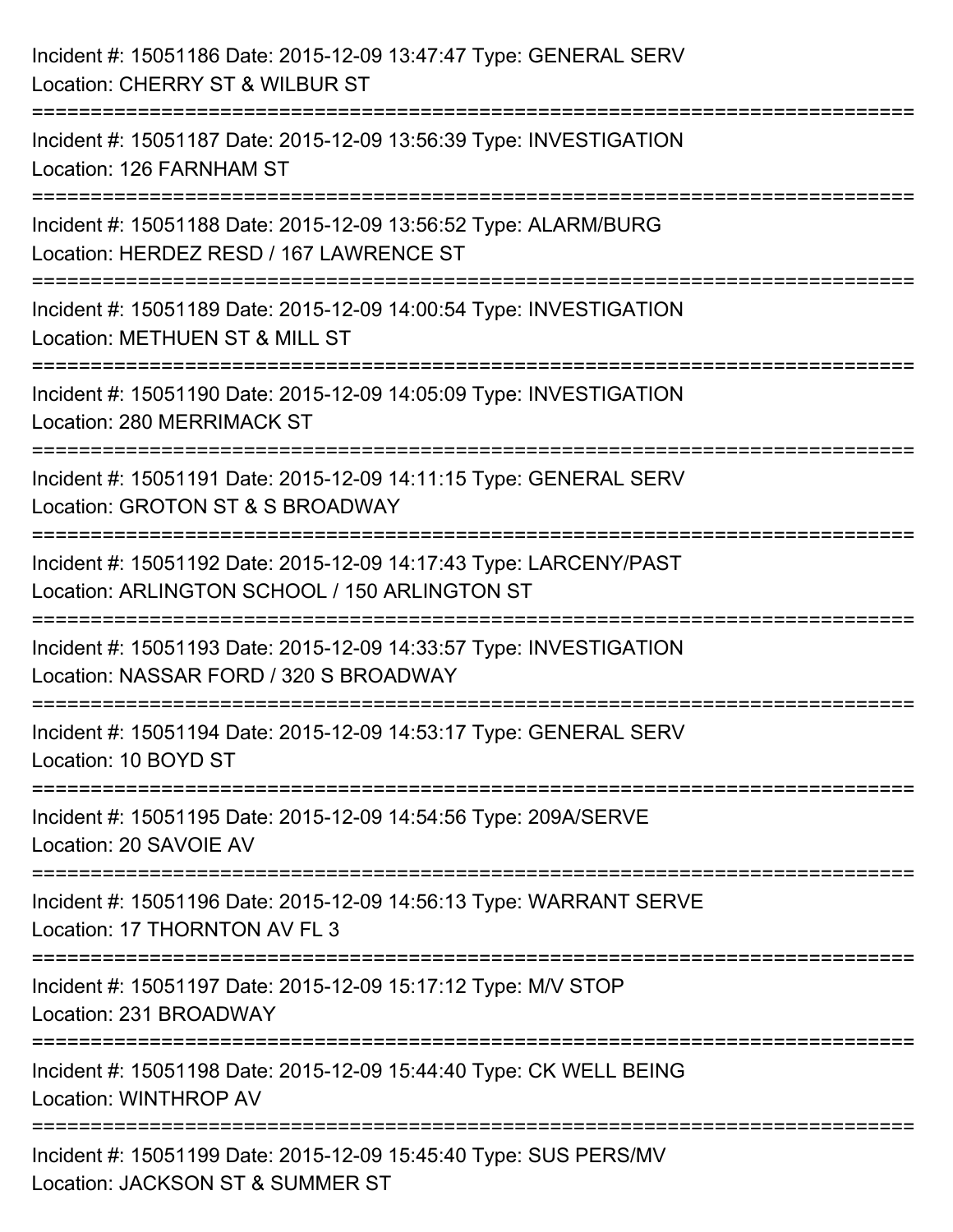| Incident #: 15051200 Date: 2015-12-09 15:47:56 Type: TRESPASSING<br>Location: 239 FARNHAM ST                                                                             |
|--------------------------------------------------------------------------------------------------------------------------------------------------------------------------|
| Incident #: 15051201 Date: 2015-12-09 15:50:30 Type: M/V STOP<br>Location: SHOWCASE CINEMA / 141 WINTHROP AV                                                             |
| Incident #: 15051203 Date: 2015-12-09 15:55:21 Type: LOST PROPERTY<br><b>Location: POPLAR ST</b>                                                                         |
| Incident #: 15051202 Date: 2015-12-09 16:00:18 Type: SHOPLIFTING<br>Location: 700 ESSEX ST                                                                               |
| Incident #: 15051204 Date: 2015-12-09 16:09:39 Type: COURT DOC SERVE<br>Location: 20 WILMOT ST #1<br>====================================<br>--------------------------- |
| Incident #: 15051205 Date: 2015-12-09 16:11:42 Type: STOL/MV/PAS<br>Location: 356 ANDOVER ST                                                                             |
| Incident #: 15051206 Date: 2015-12-09 16:16:29 Type: MEDIC SUPPORT<br>Location: 2 DURHAM ST                                                                              |
| Incident #: 15051207 Date: 2015-12-09 16:26:15 Type: 209A/SERVE<br>Location: 20 WILMOT ST #1                                                                             |
| Incident #: 15051208 Date: 2015-12-09 16:27:02 Type: 209A/SERVE<br>Location: 9 BERKELEY ST                                                                               |
| Incident #: 15051209 Date: 2015-12-09 16:36:18 Type: MEDIC SUPPORT<br>Location: 383 HAVERHILL ST #37                                                                     |
| Incident #: 15051210 Date: 2015-12-09 16:38:07 Type: MISSING PERS<br>Location: 17 THOREAU WAY                                                                            |
| Incident #: 15051211 Date: 2015-12-09 16:54:46 Type: SUS PERS/MV<br>Location: BROADWAY & CEDAR ST                                                                        |
| Incident #: 15051212 Date: 2015-12-09 17:02:26 Type: LARCENY/PAST<br>Location: 12 PLEASANT ST                                                                            |
| Incident #: 15051213 Date: 2015-12-09 17:08:44 Type: ROBBERY PAST<br>Location: BRADFORD ST & BROADWAY                                                                    |

===========================================================================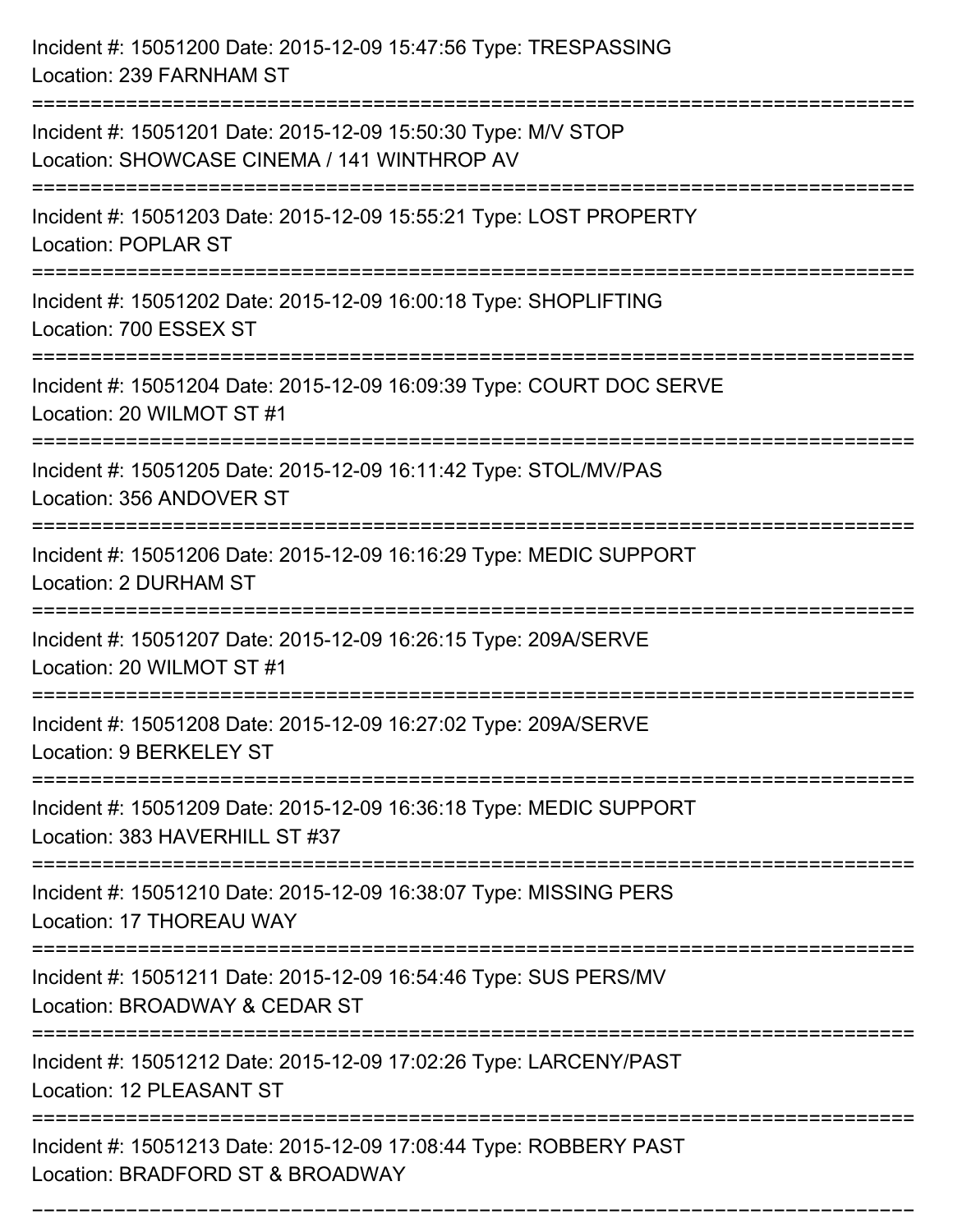| Incident #: 15051214 Date: 2015-12-09 17:38:58 Type: GUN CALL<br>Location: LOWELL ST & OXFORD ST                                            |
|---------------------------------------------------------------------------------------------------------------------------------------------|
| :======================<br>Incident #: 15051215 Date: 2015-12-09 17:53:19 Type: DISTURBANCE<br>Location: 5 STEINER ST                       |
| Incident #: 15051216 Date: 2015-12-09 17:55:03 Type: M/V STOP<br>Location: BROADWAY & CROSS ST<br>========================                  |
| Incident #: 15051217 Date: 2015-12-09 18:24:07 Type: GUN CALL<br>Location: 455 HAVERHILL ST                                                 |
| Incident #: 15051218 Date: 2015-12-09 18:24:42 Type: AUTO ACC/PI<br>Location: ABBOTT ST & PHILLIPS ST<br>================================== |
| Incident #: 15051219 Date: 2015-12-09 18:25:34 Type: DOMESTIC/PROG<br>Location: 84 HOWARD ST                                                |
| Incident #: 15051220 Date: 2015-12-09 18:33:14 Type: DRUG VIO<br>Location: 35 EXCHANGE ST<br>==================================             |
| Incident #: 15051221 Date: 2015-12-09 18:45:31 Type: MEDIC SUPPORT<br>Location: 6 SHAWSHEEN RD                                              |
| Incident #: 15051222 Date: 2015-12-09 18:49:53 Type: MEDIC SUPPORT<br>Location: 32 LAWRENCE ST #11 FL 1                                     |
| Incident #: 15051223 Date: 2015-12-09 19:06:55 Type: DOMESTIC/PAST<br>Location: 120 HOWARD ST #9                                            |
| Incident #: 15051224 Date: 2015-12-09 19:19:06 Type: MISSING PERS<br>Location: 37 ALLSTON ST                                                |
| Incident #: 15051225 Date: 2015-12-09 19:26:22 Type: SUS PERS/MV<br>Location: LENOX CIR & LENOX ST                                          |
| Incident #: 15051226 Date: 2015-12-09 19:30:52 Type: KEEP PEACE<br>Location: 25 HAMILTON ST                                                 |
| Incident #: 15051227 Date: 2015-12-09 19:32:13 Type: B&E/MV/PAST<br>Location: 616 ESSEX ST                                                  |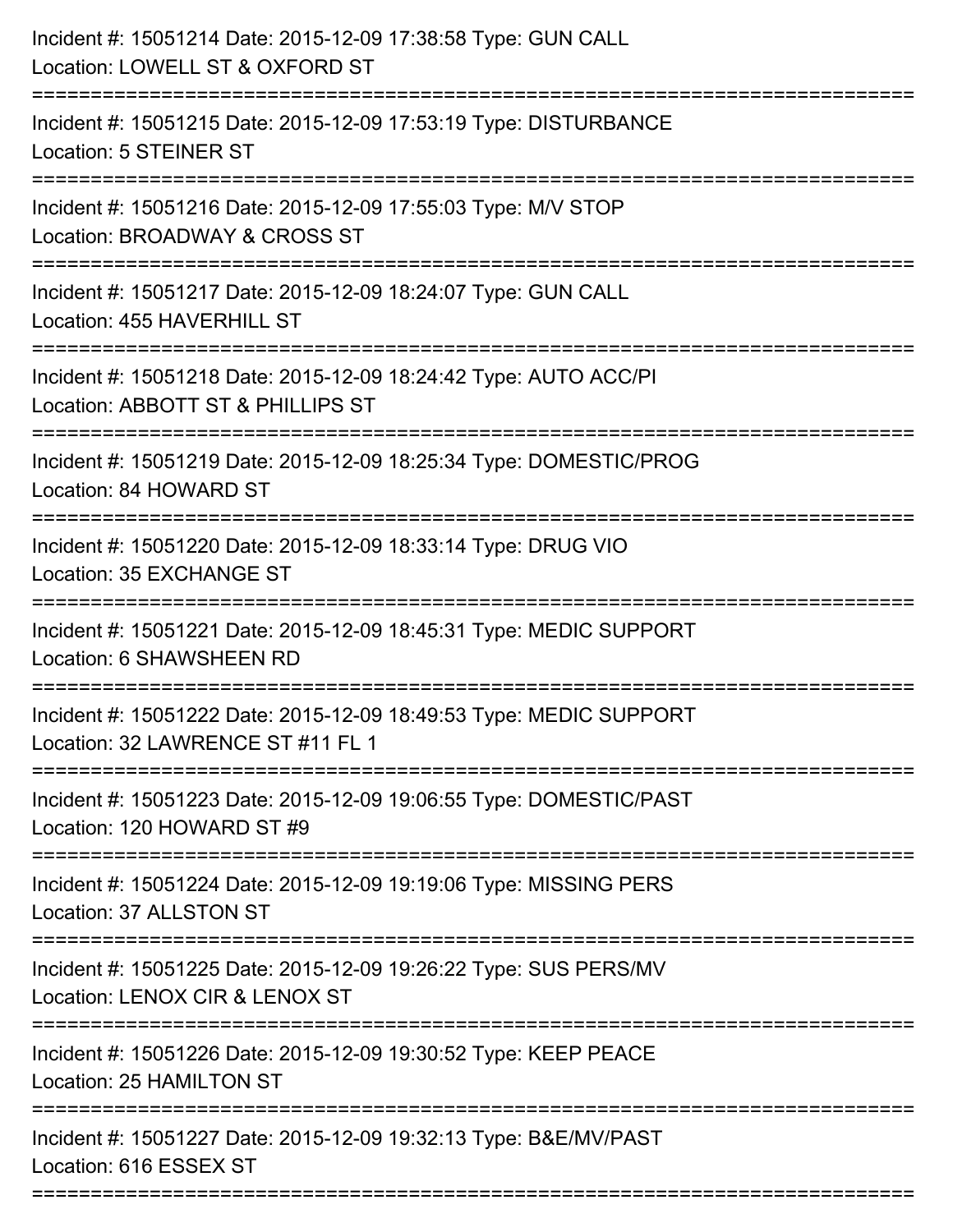Location: 117 BUTLER ST #REAR FL 3

| Incident #: 15051229 Date: 2015-12-09 19:42:39 Type: MEDIC SUPPORT<br>Location: SUPERETTE / 105 S UNION ST              |
|-------------------------------------------------------------------------------------------------------------------------|
| Incident #: 15051231 Date: 2015-12-09 20:02:47 Type: ALARM/BURG<br>Location: THE CARIBE CALLING CENTER / 105 JACKSON ST |
| Incident #: 15051230 Date: 2015-12-09 20:03:15 Type: M/V STOP<br>Location: 239 BROADWAY                                 |
| Incident #: 15051232 Date: 2015-12-09 20:06:30 Type: M/V STOP<br>Location: E HAVERHILL ST & HAMILTON ST                 |
| Incident #: 15051233 Date: 2015-12-09 20:56:00 Type: ALARM OF FIRE<br>Location: 113 JACKSON ST                          |
| Incident #: 15051234 Date: 2015-12-09 21:10:46 Type: M/V STOP<br>Location: LOWELL ST & MARGIN ST                        |
| Incident #: 15051235 Date: 2015-12-09 21:18:18 Type: SUS PERS/MV<br>Location: 29 BERKELEY ST<br>==========              |
| Incident #: 15051236 Date: 2015-12-09 21:27:32 Type: SUS PERS/MV<br><b>Location: 6 SUNRAY ST</b>                        |
| Incident #: 15051237 Date: 2015-12-09 21:43:29 Type: AUTO ACC/NO PI<br>Location: 56 MARSTON ST                          |
| Incident #: 15051238 Date: 2015-12-09 21:57:25 Type: DISORDERLY<br>Location: ANDOVER ST & GLENN ST                      |
| Incident #: 15051239 Date: 2015-12-09 22:23:13 Type: UNKNOWN PROB<br>Location: 110 TRENTON ST #3                        |
| Incident #: 15051240 Date: 2015-12-09 22:36:13 Type: RECOV/STOL/MV<br>Location: 107 MARBLE AV                           |
| Incident #: 15051241 Date: 2015-12-09 22:48:27 Type: A&B PAST<br>Location: 110 TRENTON ST #3                            |
|                                                                                                                         |